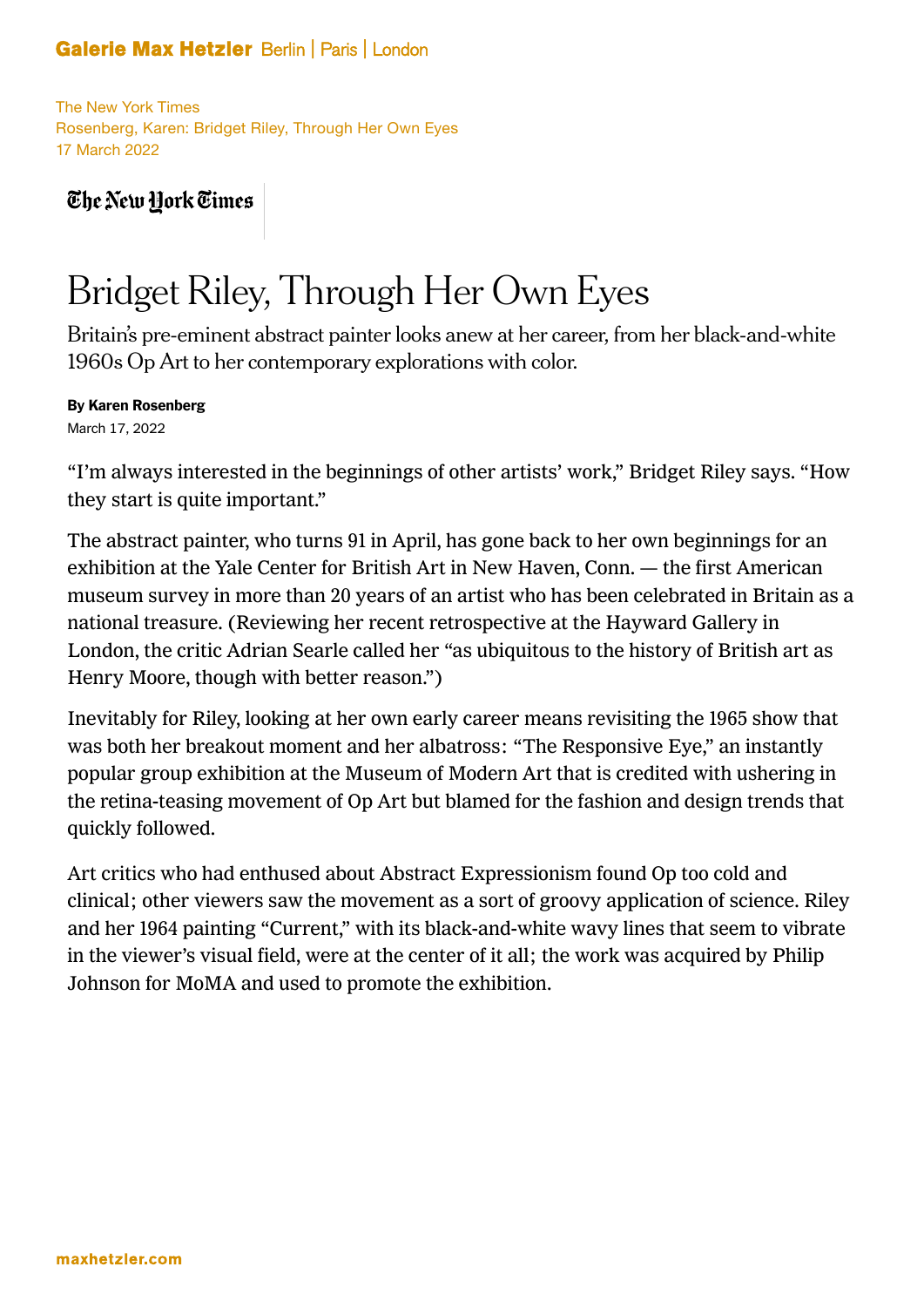Riley felt misunderstood to the point that she was moved to write an essay explaining her intentions — "Perception Is the Medium" — in the magazine ARTnews. "'The Responsive Eye' was a serious exhibition, but its qualities were obscured by an explosion of commercialism, bandwagoning and hysterical sensationalism," she wrote. "Most people were so busy taking sides, and arguing about what had or had not happened, that they could no longer see what was actually on the wall."

The Yale show, "Bridget Riley: Perceptual Abstraction," may be seen as another corrective to those misapprehensions. Its title refers to a discussion Riley had with the curator of "The Responsive Eye," William C. Seitz, while he was visiting her London studio in advance of the exhibition. They talked about perception in art history, going as far back as Piero della Francesca. (Riley had an image of his "Madonna del Parto" pinned to her studio wall, along with a reproduction of Georges Seurat's "A Sunday Afternoon on the Island of La Grande Jatte.")

"Seitz had a very very good idea which would have saved an awful lot of agony," Riley recalled during a phone conversation from London, where she is based. "He wanted to show perception in figurative painting and perception in abstract painting." Somewhere in the process of creating "The Responsive Eye," this essential art-historical background to the contemporary artworks' optical machinations was lost. "I didn't get a chance with 'The Responsive Eye' to actually show my beginnings, so to speak."

The Yale Center's director, Courtney J. Martin, who organized the exhibition and invited Riley to select all of the work in it, encouraged the artist to reassess her career from its beginning and create a new context for her early work. "There's clearly space between what "The Responsive Eye" was immediately, what it became art historically, and where she saw that idea of perception going," Martin said.

Covering two floors of the Yale Center, the new show makes it clear that the early blackand-white Op work with which Riley is still strongly associated — particularly in the United States — was really a starting point for a deep, historically grounded engagement with color. Her progression from one palette to the other has been quite deliberate, and, in Riley's telling, retraces the steps of her rigorous art school training. "Where you once had a figure standing on a white sheet of paper, you are forced in tonal studies to include the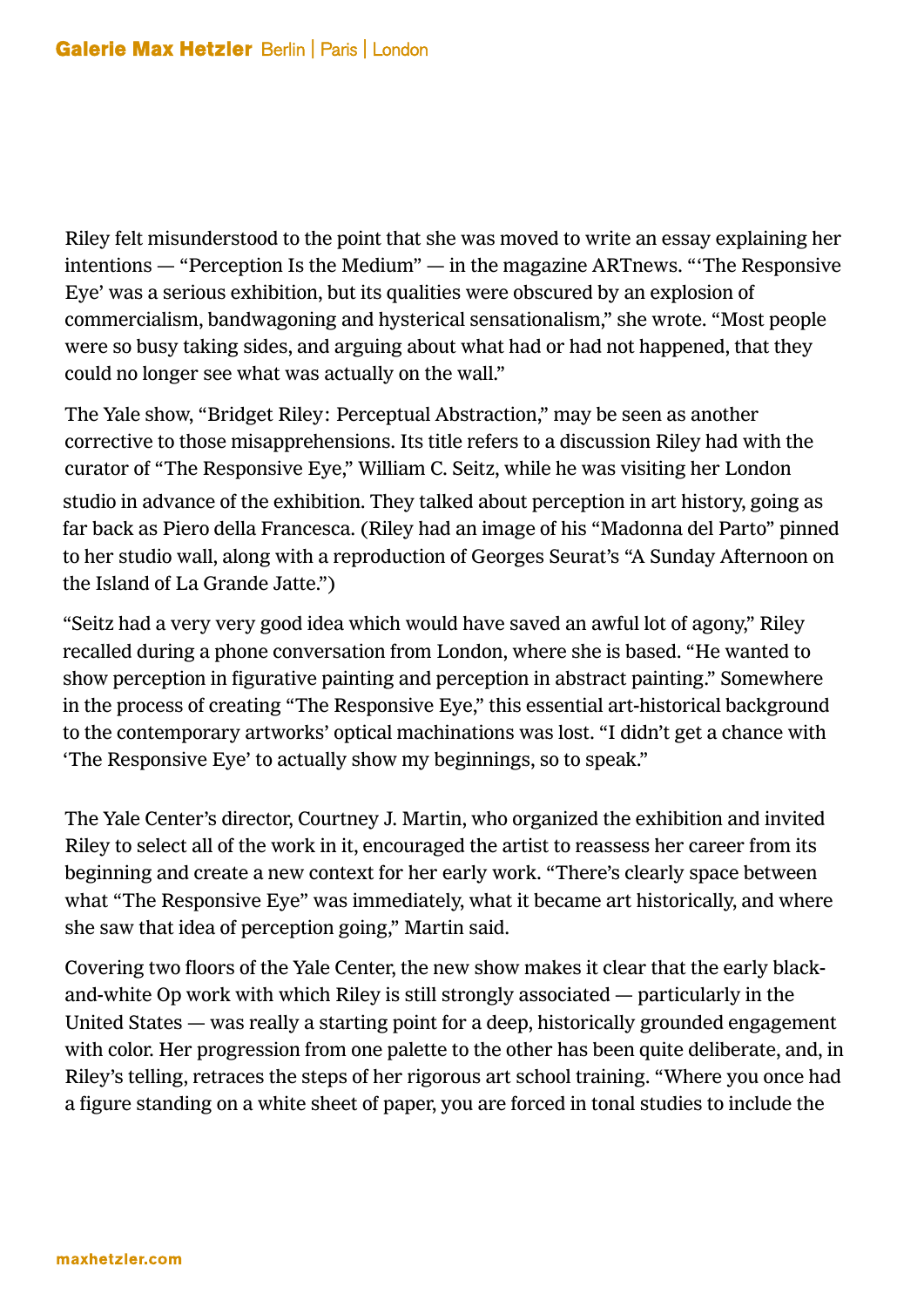environment, the entire visual scene. It helps you tremendously to relate to color," she said. "Making abstract paintings, I had to go through the same stages."

In the works from her transitional gray period, like "Deny 1" (1966), floating ovals arranged in a grid pattern appear to shimmer and recede as the eye tries to reconcile warm and cool grays. "This deep exploration of black and white gives way to the tonality of gray — years where she's just playing with gray. And then the color emerges," Martin said. "But the color emerges only when she's exhausted the possibilities with gray."

When color does at last emerge, new forms accompany it. The show's second floor opens with works from another impressive debut, just a few years after "The Responsive Eye": Riley's representation of Britain at the 1968 Venice Biennale, where she was awarded the international prize for painting for her taut, vibrant arrangements of colored stripes. She was the first woman to receive that accolade.

The simplicity of the stripes allowed her to focus intently on color relationships — testing theories of complementary colors against practice, as in "Chant 1" and "Chant 2," where she learned that "theory is no use, because turquoise should be the opposite of red. … But when I mixed red for 'Chant 1,' in no way could the turquoise stand up to the red at all. So I put it aside and chose a strong blue." Later she applied similar discipline to motifs of slanted bars and arabesques — forms that nod to Seurat's diagonals and Matisse's cutouts. Seurat is her lodestar, the artist whose clarity of purpose and studies of optical sensation have informed almost everything she does. In his work, she says approvingly, "there is nothing ever casual."

In conversation and in her prolific writings (including an essay reflecting on "The Responsive Eye" for the exhibition's digital catalog), Riley roams freely throughout the history of Western painting, making astute, artist-to-artist observations. Often, her analysis is multilayered: You can sense her looking at someone who is, in turn, processing the work of a predecessor. Answering a question about her use of color, she digressed into an anecdote about Seurat and Monet: "When Seurat was asked what he thought of Monet, he said one word: 'Intuition.' I think he was absolutely right and it was Monet's great strength."